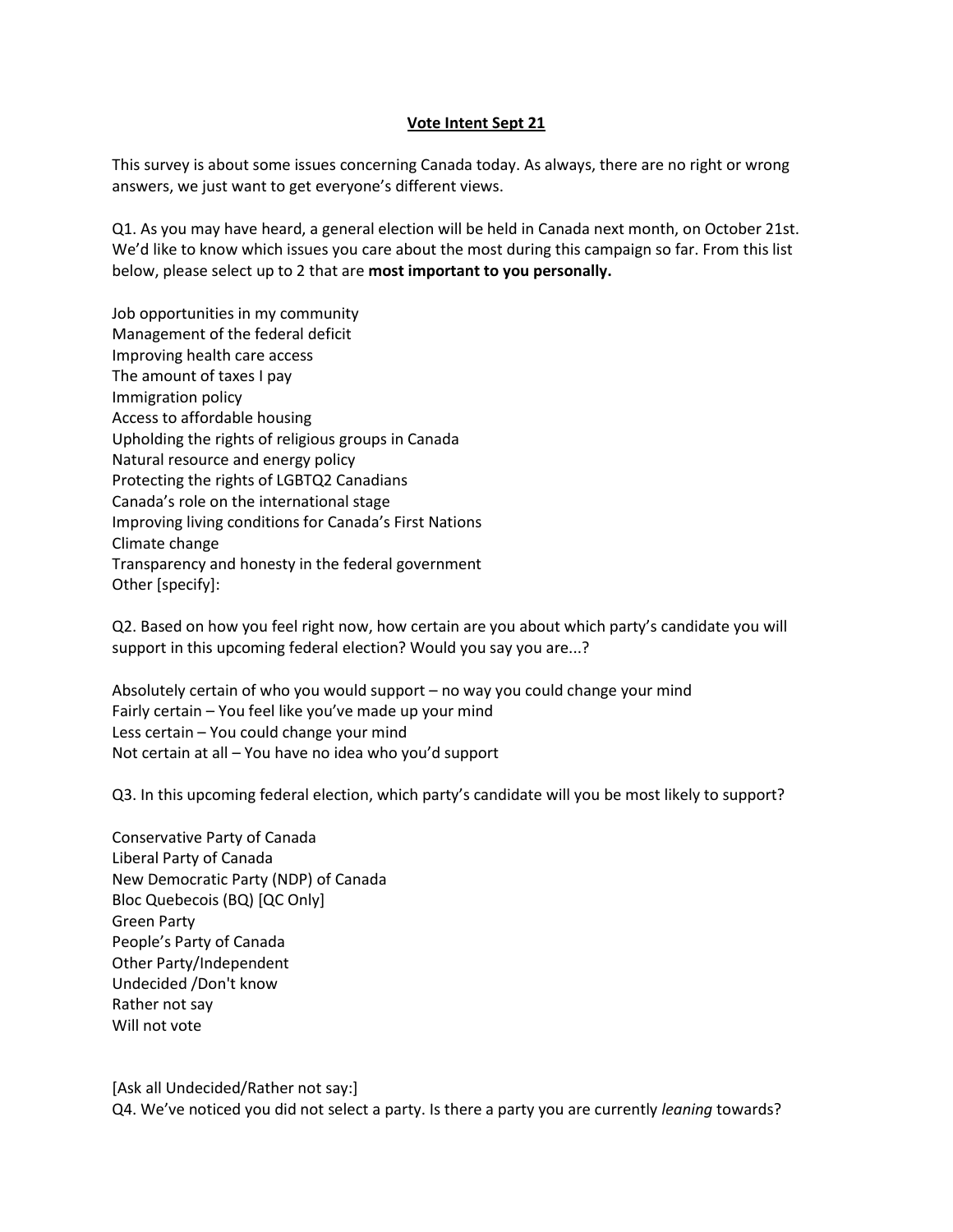Conservative Party Liberal Party New Democratic Party (NDP) Bloc Quebecois (BQ) [QC Only] Green Party Other Party/Independent Undecided /Don't know Rather not say Will not vote

[If Other Party/Independent mentioned at Q3 or Q4, Ask:] Q5. And which other federal election candidate would that be?

Independent/non-affiliated candidate Libertarian Christian Heritage Some other party None – spoil ballot/won't vote Don't Know/Not Sure

Q6. Do you approve or disapprove of Prime Minister Justin Trudeau?

Strongly approve Approve Disapprove Strongly disapprove Not sure/Can't say

Q7. What is your overall impression of each of the following party leaders?

Conservative Party leader Andrew Scheer Liberal leader Justin Trudeau New Democratic Party/NDP leader Jagmeet Singh Green Party leader Elizabeth May  People's Party of Canada leader Maxime Bernier Bloc Québécois leader Yves-Francois Blanchet [QC only]

[Response options:] Very favourable Favourable Unfavourable Very unfavourable Not sure/can't say

Q8. And, which of these leaders would make the best Prime Minister of Canada?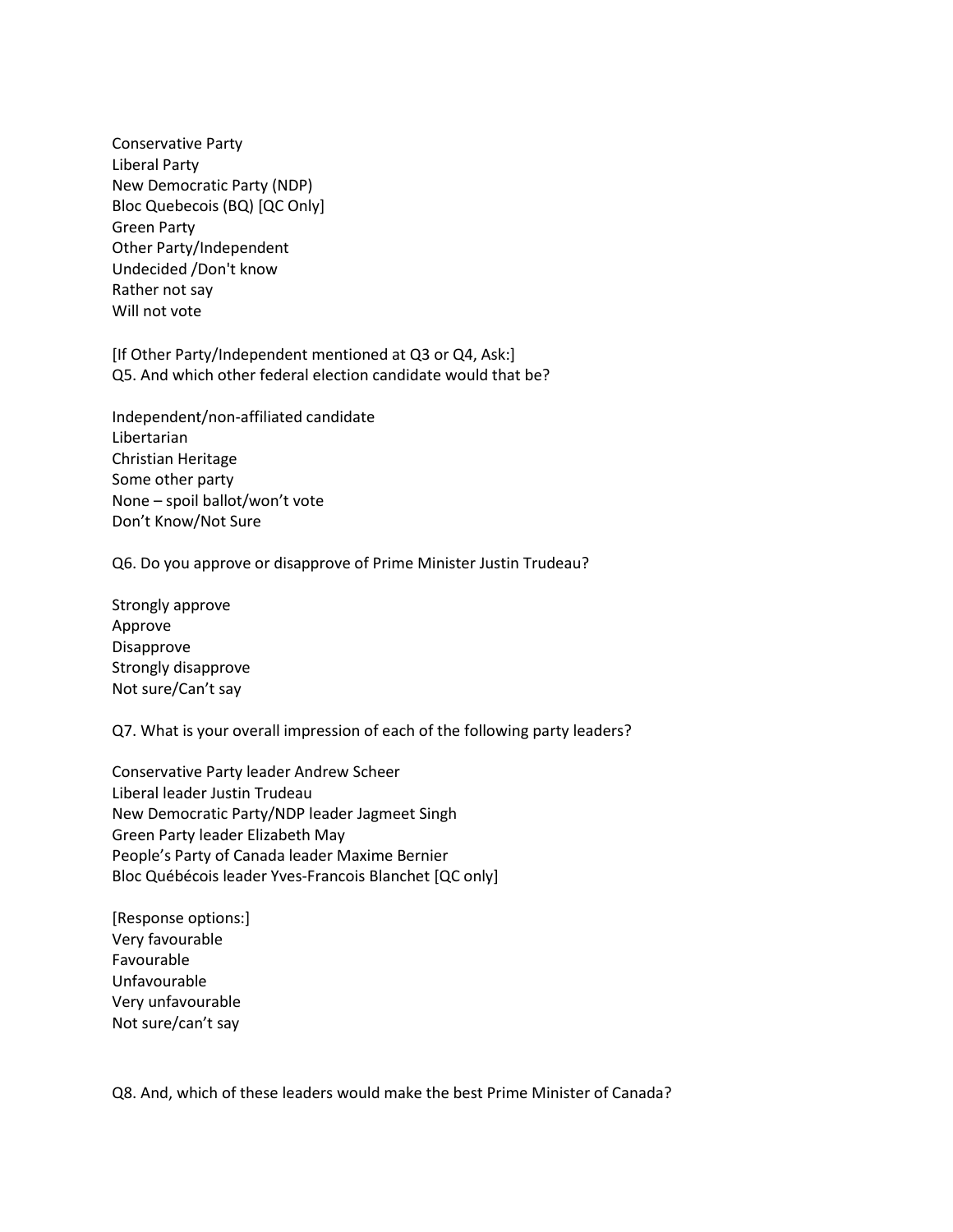Andrew Scheer Justin Trudeau

Q9. And over the past month or so, would you say your opinion of each of the following has improved, worsened or stayed the same?

The Liberal Party of Canada led by Justin Trudeau The Conservative Party of Canada led by Andrew Scheer The New Democratic Party (NDP) led by Jagmeet Singh The Green Party led by Elizabeth May The People's Party of Canada led by Maxime Bernier The Bloc Québécois led by Yves-Francois Blanchet [QC only]

[Response options] Improved Stayed the same Worsened

## **Vote last questions**

Now, just a few more questions about politics and the political scene.

Q10. How about in the last Canadian federal election which was held back in October 2015 – -- that's when Justin Trudeau and the Liberals first got elected, defeating Stephen Harper's Conservative government, and the opposition NDP led by Thomas Mulcair. [QC Only: and Gilles Duceppe had come back to lead the Bloc.]

To the best of your recollection, did you actually go out and vote in that 2015 federal election?

Yes, definitely voted Probably voted Maybe not/Can't recall No, did not vote in that election

[ASK ONLY Voters] Q11. And which party's candidate did you support in that 2015 Canadian federal election?

Conservative **Liberal** NDP/New Democrat Bloc Quebecois [QC Only] Green Party Some other party Can't recall/not sure Prefer not to say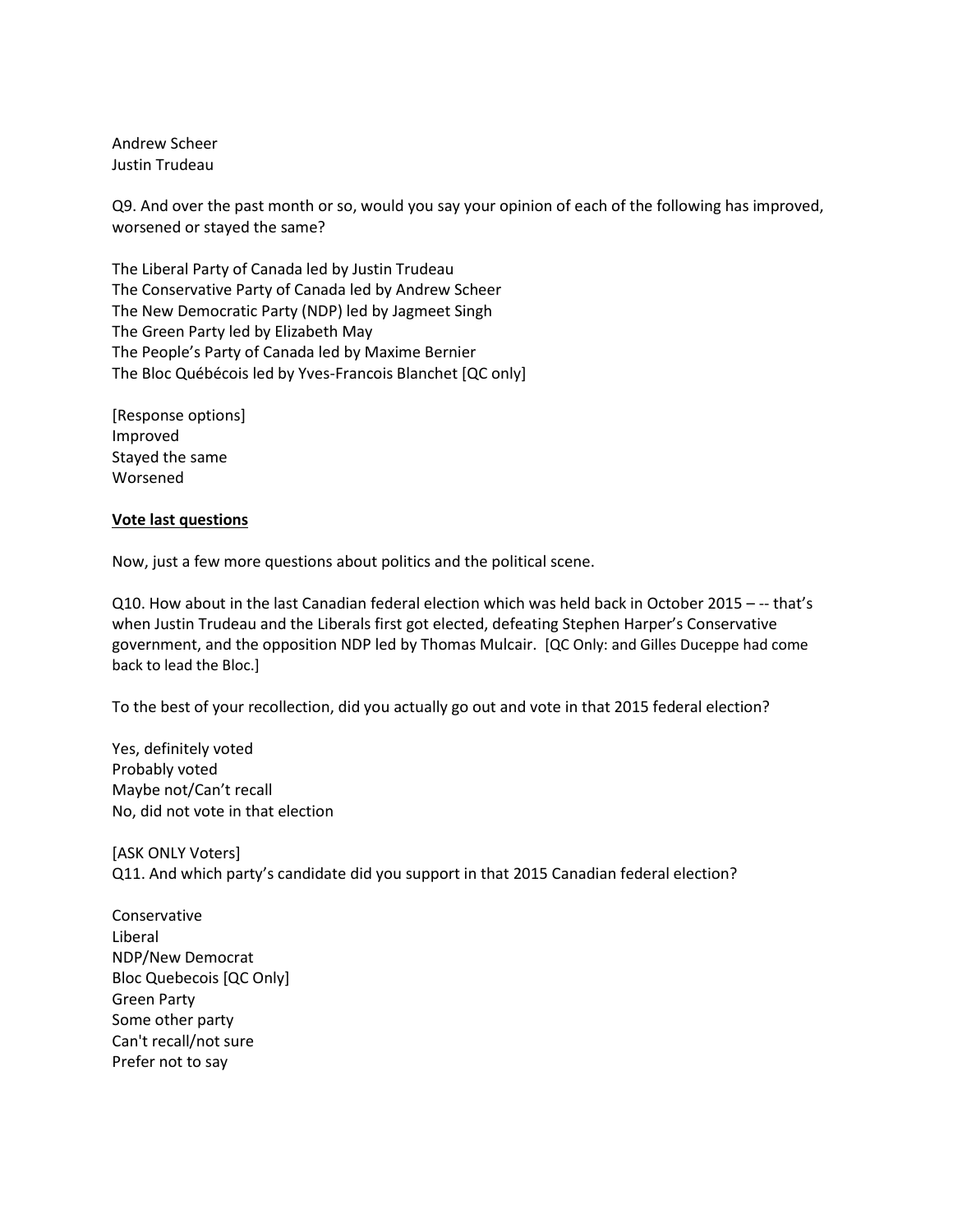Q13. Thinking back to the last provincial election held here in [Province] in [Month of Year], which party's candidate did you support in that election?

[Tailored main provincial party list] Other Party I did not vote Not sure/Can't say Rather Not Say

List of Provincial Parties for Q13:

BC: BC Liberal Party BC New Democratic Party (NDP) BC Green Party

AB: Alberta New Democratic Party (NDP) United Conservative Party Alberta Liberal Party Alberta Party

SK: Saskatchewan Party Saskatchewan New Democratic Party Saskatchewan Liberal Party Saskatchewan Green Party Progressive Conservative Party of Saskatchewan

MB: Progressive Conservative Party of Manitoba New Democratic Party of Manitoba (NDP) Manitoba Liberal Party Green Party of Manitoba

ON: Progressive Conservative Party of Ontario Ontario New Democratic Party Ontario Liberal Party Green Party of Ontario

QC: Coalition Avenir Québec Quebec Liberal Party Parti Québécois Coalition Avenir Québec Québec Solidaire